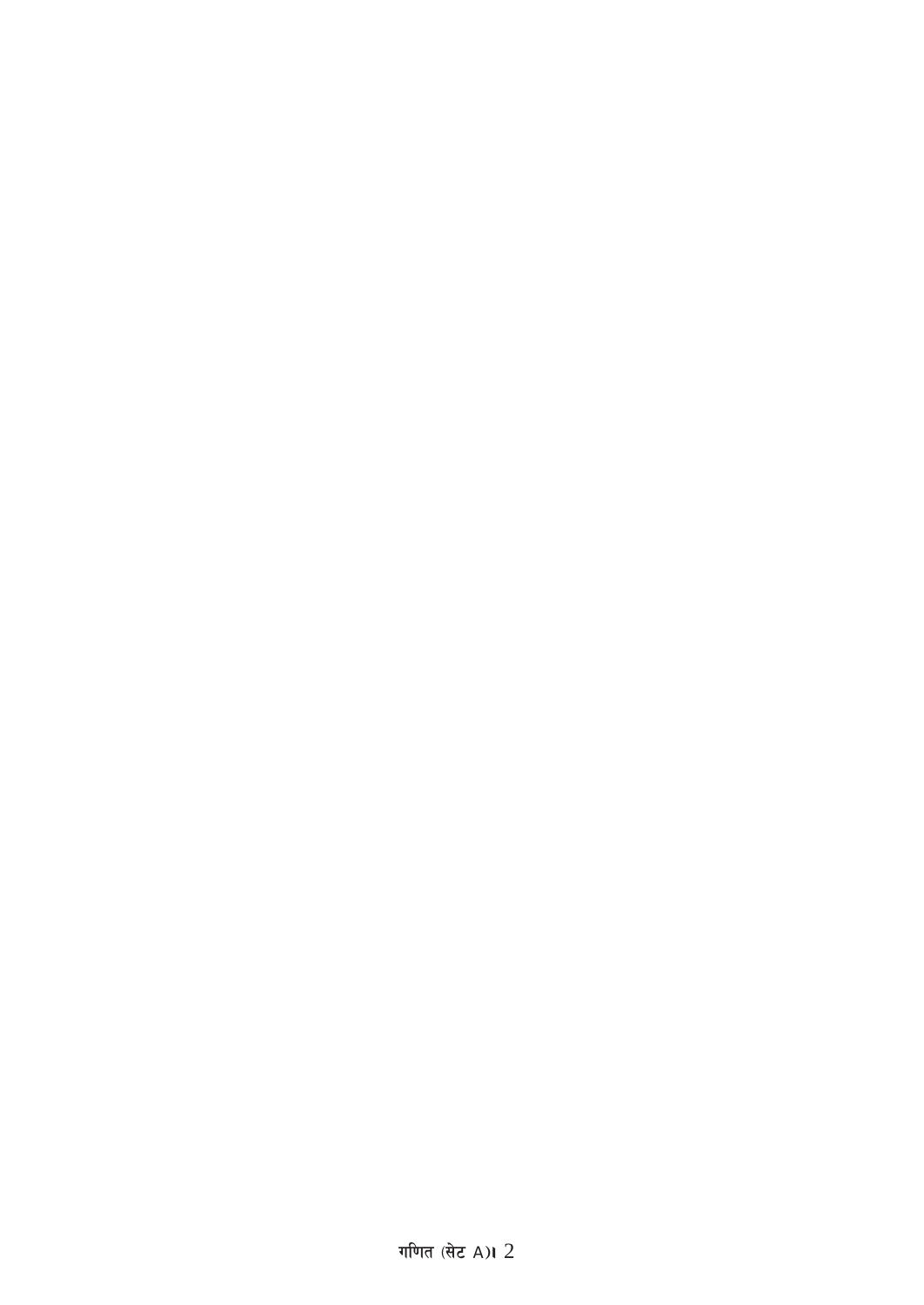-s\_ vfnL 7fpFdf ;xL pQ/ n]Vg'xf];\ . **[5**×**1=5] Write the correct answer in the blank spaces.** 1. tLgcf]6} e'hfx? a/fa/ ePsf] lqe'hnfO{ ======================================== elgG5 . The triangle having all sides equal is called ===============================================  $2.$  दिएको चित्रमा  $\angle$ AOD को विपरीत शीर्षभिमुख कोण .................... हो। In the given figure the vertically opposite angle of ∠AOD is …………………………  $3.$  Pुउटा घनाकार बट्टाको भुजाको लम्बाइ  $8\,\mathrm{cm}$  छ । उक्त बट्टाको आयतन ..................... घन से.मि. हुन्छ । The length of a cubical box is 8 cm. The volume of the box is …………………… cubic cm.  $4. \qquad$  तीन पदीय अभिव्यञ्जक  $2x^2 + x^4y + y^3$  को डिग्री ……………………………………… हुन्छ । The degree of the trinomial expression 2x² + x4 y + y³ is …………………………  $5.$  पदि एउटा पसलेले 70 किताब प्रत्येकको रु 50 मा किनेर 60 का दरमा बेच्यो भने उसको जम्मा नाफा ?= =================================== x'G5 . If a shopkeeper bought 70 books at Rs 50 each and sold them at Rs 60 each, the profit amount is Rs ……………………………

## $\overline{v}$  , we say that we ready find that  $\overline{v}$  and  $\overline{v}$  and  $\overline{v}$  and  $\overline{v}$  and  $\overline{v}$  and  $\overline{v}$  and  $\overline{v}$  and  $\overline{v}$  and  $\overline{v}$  and  $\overline{v}$  and  $\overline{v}$  and  $\overline{v}$  and  $\overline{v}$  and  $\overline{v}$

**Encircle (O) the correct option.**

 $6.$  । चित्रमा  $x$  को मान कति हुन्छ ?

What is the value of *x* in the given figure?

- (a)  $70^{\circ}$  (b)  $110^{\circ}$
- (c)  $180^{\circ}$  (d)  $250^{\circ}$

 $110<sup>o</sup>$ 

**[22**×**1=22]**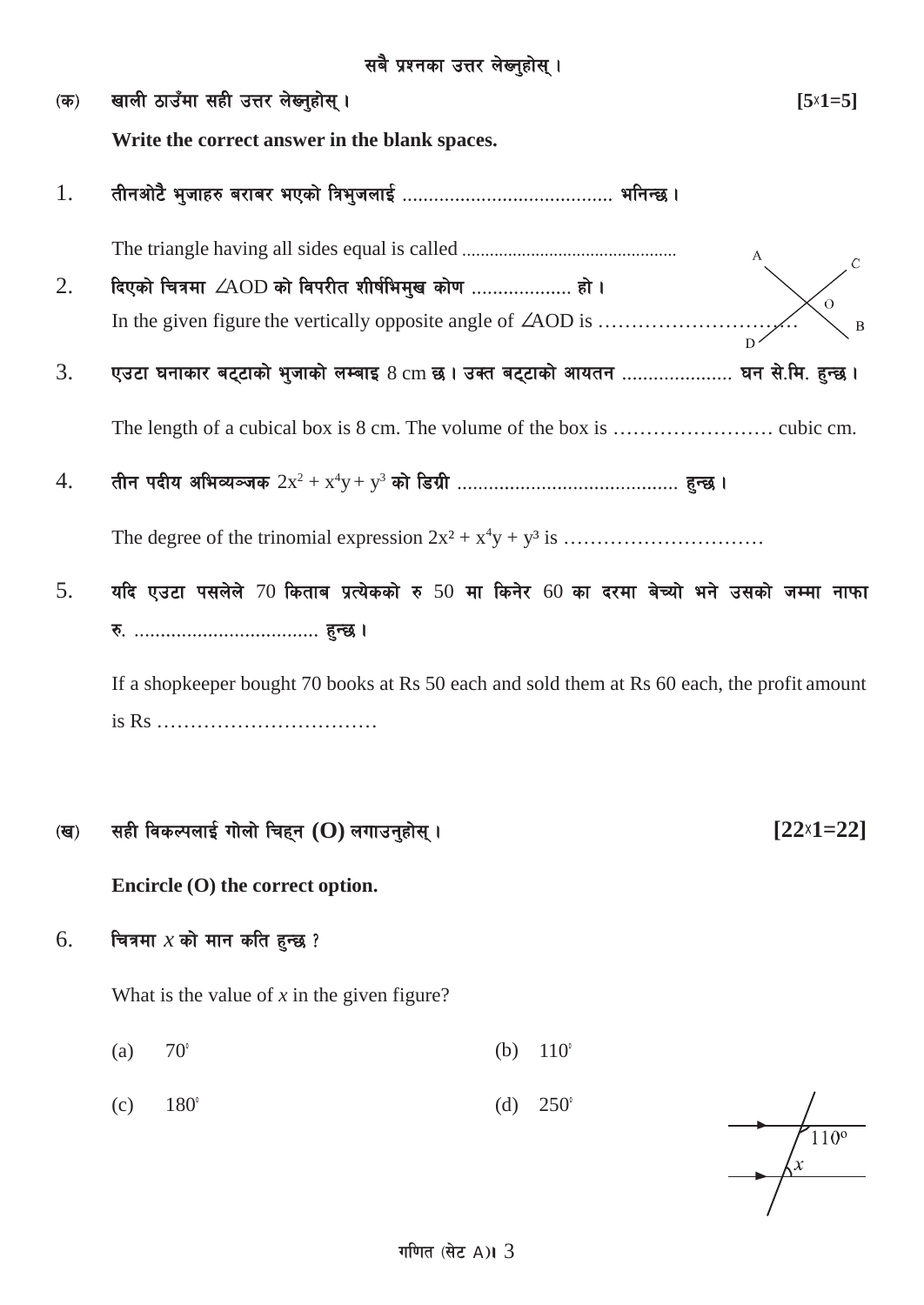$7.$  तलका जोडी त्रिभुजहरु कुन तथ्यका आधारमा अनुरुप छन् ?

By which axiom are the following triangles congruent?



- a.  $\vec{a} = \vec{a}$ ,  $\vec{a} = \vec{b}$ ,  $\vec{a} = \vec{b}$ ,  $\vec{a} = \vec{b}$ ,  $\vec{a} = \vec{b}$ ,  $\vec{a} = \vec{b}$ ,  $\vec{a} = \vec{b}$ ,  $\vec{a} = \vec{b}$ ,  $\vec{a} = \vec{b}$ ,  $\vec{a} = \vec{b}$ ,  $\vec{a} = \vec{b}$ ,  $\vec{a} = \vec{b}$ ,  $\vec{a} = \vec{b}$ ,  $\vec{a} = \vec{b}$ ,  $\vec{a} = \$
- c. भू.को.भू.  $(S.A.S.)$  d. भू.भू.  $( S.S.S.)$

## $8.$  अायातकार सतहको क्षेत्रफल पत्ता लगाउने सूत्र कुन हो ?

Which is the formula of finding the area of a rectangular surface?

 $\frac{1}{2}$  (लम्बाइ x चौडाइ)  $(a)$  A = लम्बाइ + चौडाइ  $A=$  length + breadth  $\frac{1}{2}$  (length  $\times$  breadth)  $(c)$  A= 2 (लम्बाइ  $\times$  चौडाइ)  $(d)$  A= लम्बाइ  $\times$  चौडाइ  $A= 2$  (length  $\times$  breadth)  $A=$  length  $\times$  breadth

## 9. B  $(2,7)$  र C (−2, 3) बीचको दूरी कति हुन्छ ?

What is the distance between the points B  $(2, 7)$  and C  $(-2, 3)$ ?

- (a) 4 units (b)  $\sqrt{2}$  units
- (c) 4**√**2 units (d) 2**√**4 units

## $10.$  2 वर्षको लागि  $10\%$  प्रति वर्षको साधारण ब्याजदरमा रु.  $5000$  लगानी गर्दा ब्याज रकम कति हुन्छ ?

What is the simple interest on Rs. 5000 for 2 years at the rate of 10% per annum?

- (a) Rs. 100 (b) Rs. 500
- (c) Rs. 1000 (d) Rs. 1010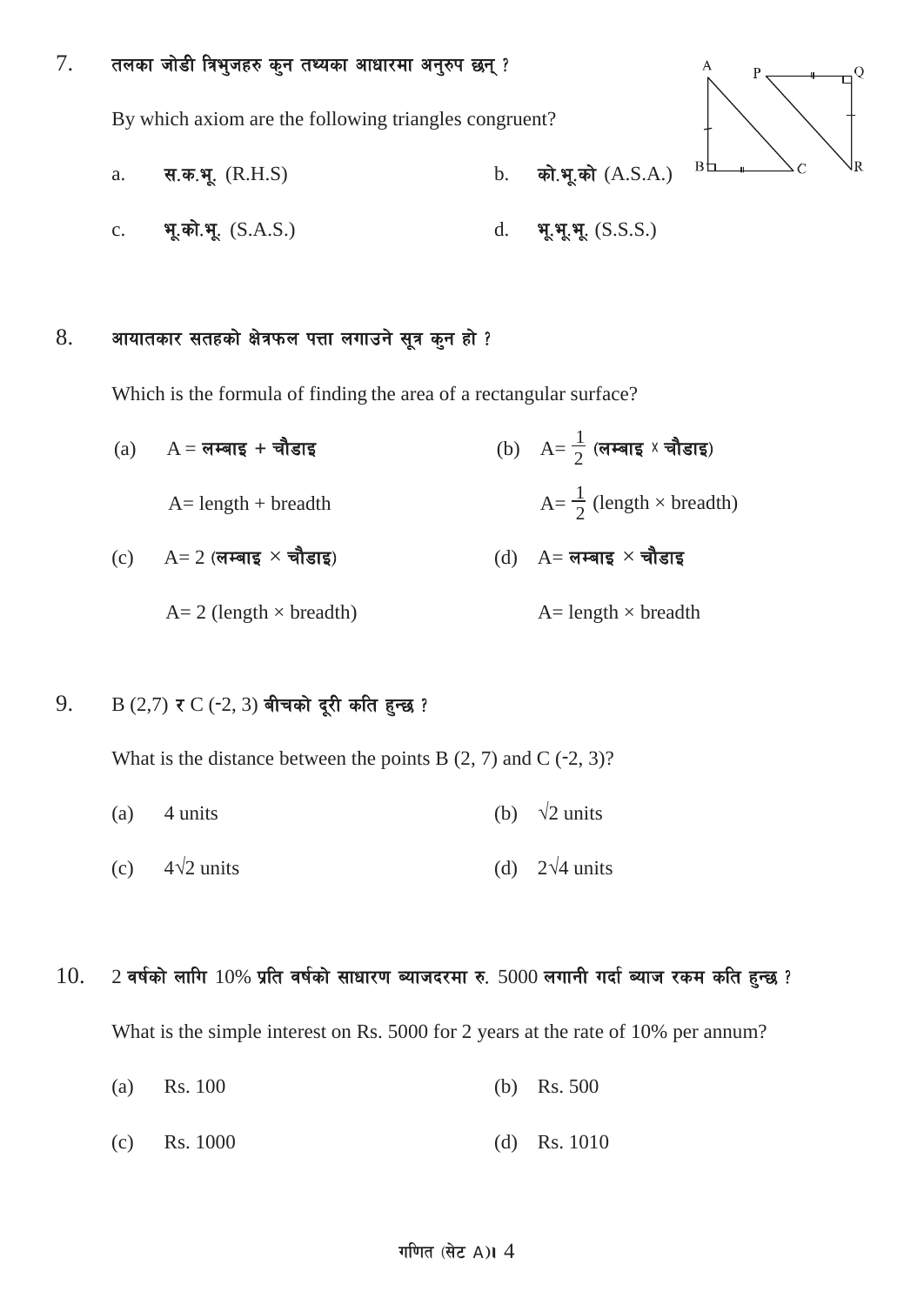## $11.$  तलकामध्ये कुनले अभिव्यञ्जक  $3a^2 - 48b^2$  का गुणनखण्डहरू देखाउँदछ ?

Which of the following represents the factors of expression  $3a^2 - 48b^2$ ?

- (a)  $3 (a + 4b)^2$  (b)  $3 (a 4b)^2$
- (c)  $3 (a + 4b) (a 4b)$  (d)  $3 (a + 16b) (a 16b)$

## $12.$  8, 10, 11, 12, 14 को मध्यक कति हुन्छ ?

What is the mean of 8, 10, 11, 12, 14?

- (a) 10 (b) 11
- (c)  $12$  (d)  $13$

## $13.$  विन्दु  $A(3, 3)$  लाई  $2$  एकाइ दायाँ र 6 एकाइ तल विस्थापन गर्दा हुने निर्देशाङ्क कुन हो ?

Which of the following is the image of the point A  $(3, 3)$  after translating 2 units right and 6 units down?

Ý (a)  $(5,-3)$ (b)  $(5, -9)$  $\blacktriangleright$  X X₹ (c)  $(-5, 9)$ (d)  $(-5,-3)$  $\sum_{\Upsilon'}$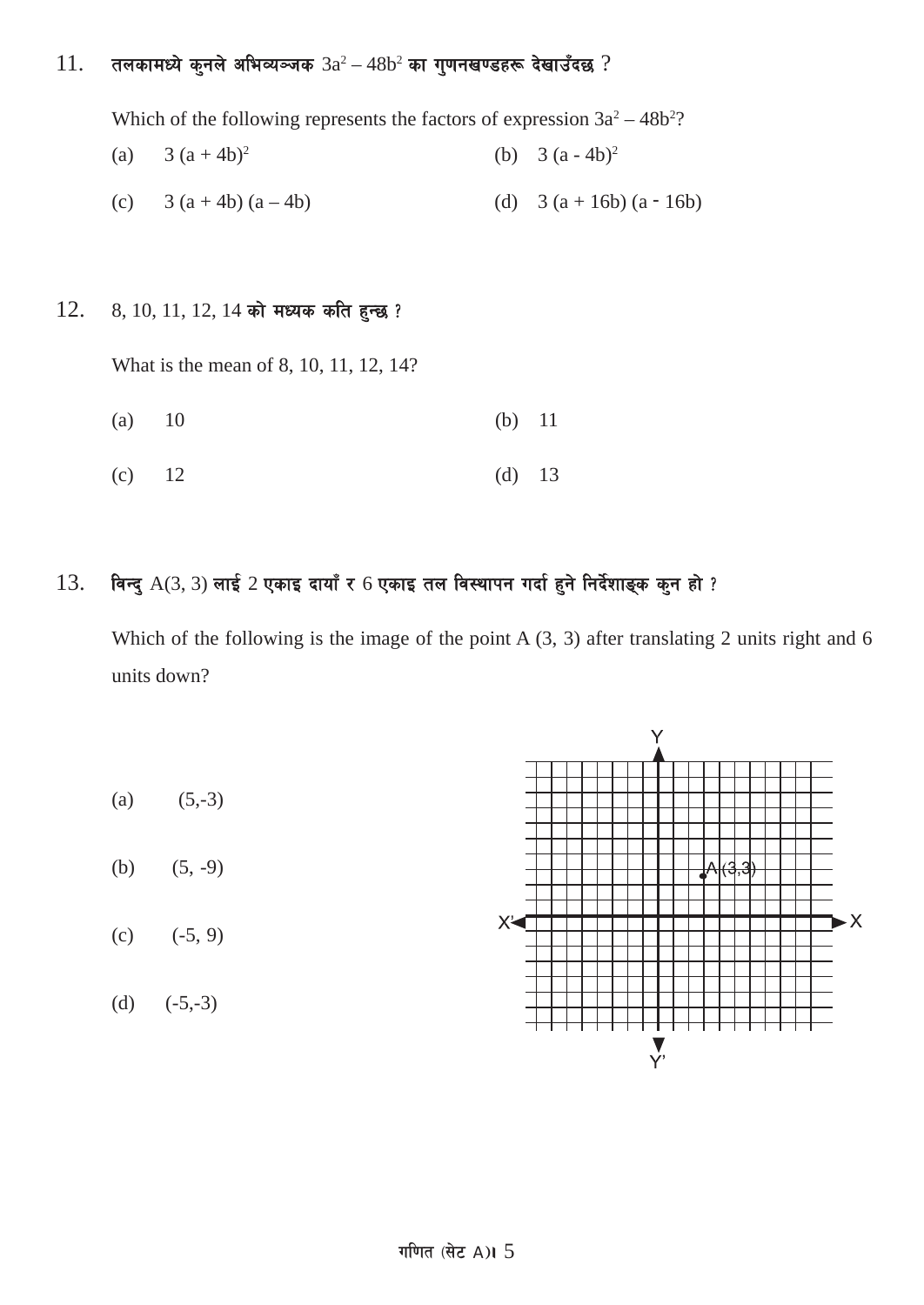$14.$  नक्सामा  $1$  से.मि.ले 60 कि.मि. जनाउँदछ। नक्सामा दुई स्थानहरु  $A \times B$  को नक्सामा देखिने दुरी 6 से.मि. छ। ती दुई स्थानहरुको वास्तविक दुरी कति हुन्छ ?

On a map, 1 cm represents 60km. The distance between two places A and B is 6 cm on the map. What is the actual distance between these two places?

- (a) 10 km (b) 54 km
- (c) 66 km (d) 360 km

## $15.$  दिइएको चित्रमा छाया पारेको भागले समूहको कुन किया जनाउँछ ?

Which set operation does the shaded part represent?

- (a)  $\overline{A} \cup B$  (b)  $\overline{A} \cup B$
- (c)  $A\overline{B}$  (d)  $\overline{A\cap B}$



 $16.$  यदि तपाईंलाई रु. 600 को एउटा किताब किन्दा  $10\%$  छट दिइयो भने तपाईंले सो किताब किन्दा कति रकम बुफाउनु हुनेछ ?

If you are given a discount of 10% on the purchase of a book of Rs.600, how much should you pay?

- (a) Rs. 60 (b) Rs. 540
- (c) Rs. 590 (d) Rs. 610

### $17.$  समिकरण  $y = 7x - 9$  मा  $x = 2$  भए  $y$  को मान कति हुन्छ ?

In the equation  $y = 7x - 9$ , what is the value of y when  $x = 2$ ?

- (a)  $5$  (b)  $23$
- (c)  $\frac{11}{7}$  7 (d) 14

### गणित $($ सेट A) 6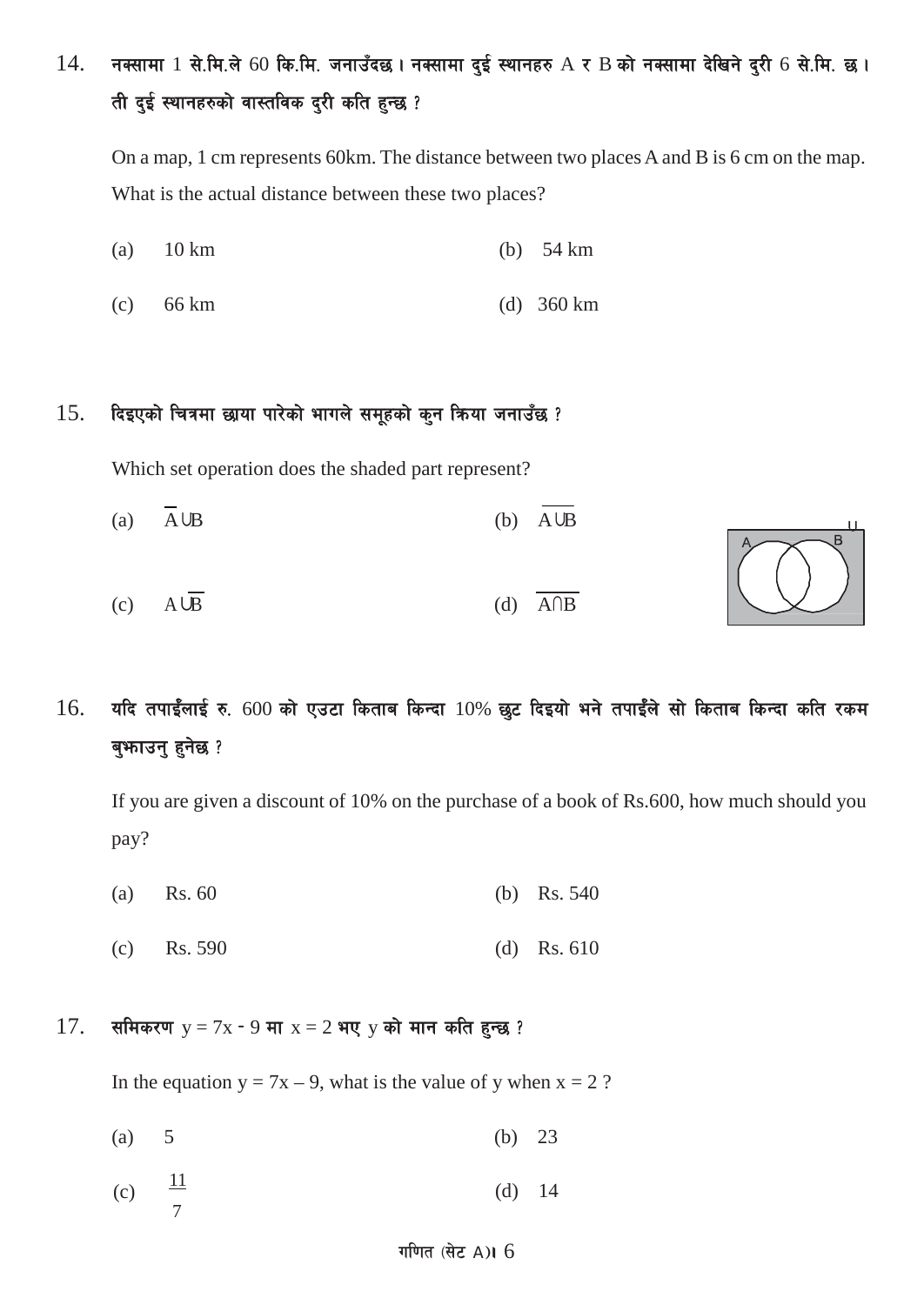## 18.  $3x - 4y$  लाई  $5x - y$  बनाउन कति जोड्नु पर्छ ?

What should be added to  $3x - 4y$  to make it  $5x - y$ ?

- (a)  $2x + 4y$  (b)  $2x 3y$
- (c)  $2x + 3y$  (d)  $2x + 57$

## $19.$  x को वर्गको एक तिहाइमा 5 घटाउँदा कति हुन्छ ?

What is the result when 5 is subtracted from the one third of the square of x?

- (a)  $x^2 5$
- (b)  $\frac{1}{3}x^2-5$
- (c)  $(\frac{1}{3}x)^2 5$
- (d)  $5 \frac{1}{3}x^2$
- $20.$  समकोण ∆PQR मा कर्ण (h) = 5 cm, आधार (b) = 4cm छ। लम्ब (p) को लम्बाइ कति हुन्छ ? In a right angled  $\triangle PQR$  hypotenuse (h) = 5cm, base (b) = 4cm. What is the perpendicular distance (p)?
	- (a)  $1 \text{ cm}$  (b)  $2 \text{ cm}$ (c)  $3 \text{ cm}$  (d)  $9 \text{ cm}$



 $21.$  5, 15, 20, 10, 25 को मध्यिका कति हुन्छ ?

What is the median of 5, 15, 20, 10, 25?

- (a) 10 (b) 15
- (c)  $18$  (d)  $20$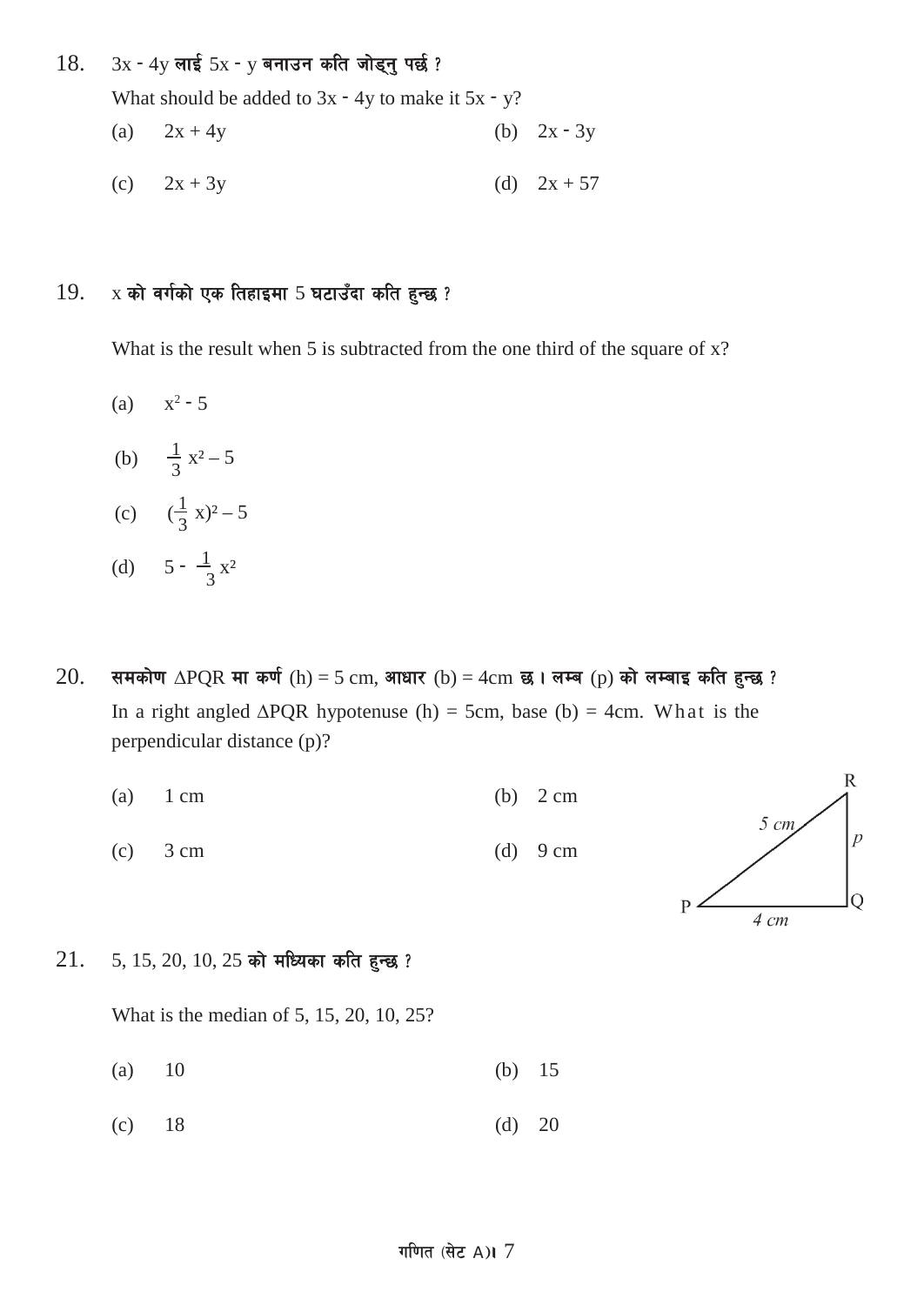## $22.$  तल दिइएकामध्ये 50,000 को वैज्ञानिक सङ्केत कुन हो ?

Which of the following is the scientific notation of 50,000?

(a) 
$$
5 \times 10^3
$$
 (b)  $5 \times 10^4$ 

(c) 
$$
5 \times 10^2
$$
 (d)  $5 \times 10^5$ 

## $23.$  500 gm र 1 kg को अनुपात कति हुन्छ ?

What is the ratio of 500gm and 1kg?

- (a) 5:1 (b) 500:1
- (c)  $1:2$  (d)  $2:1$
- $24.$  b<sup>2</sup> + b + 1 र b<sup>4</sup> − b लघुत्तम समापवर्त्य (ल.स.) कति हुन्छ ? What is the Lowest Common Multiple (LCM) of  $b^2 + b + 1$  and  $b^4 - b$ ?
	- (a)  $b^2 b + 1$  (b)  $b (b^2 b + 1)$
	- (c) b  $(b + 1)$  (d) b  $(b 1) (b<sup>2</sup> + b + 1)$

## $25.$  रु. 500 लाई  $A \times B$  का बीचमा 2:3 को अनुपातमा बाँड्दा  $A$  ले  $B$  भन्दा कति कम पाउँछ ?

Rs. 500 is divided between A and B in the ratio of 2:3. How much less amount does A get than that of B?

- (a) Rs. 300 (b) Rs. 200
- (c) Rs. 100 (d) Rs. 10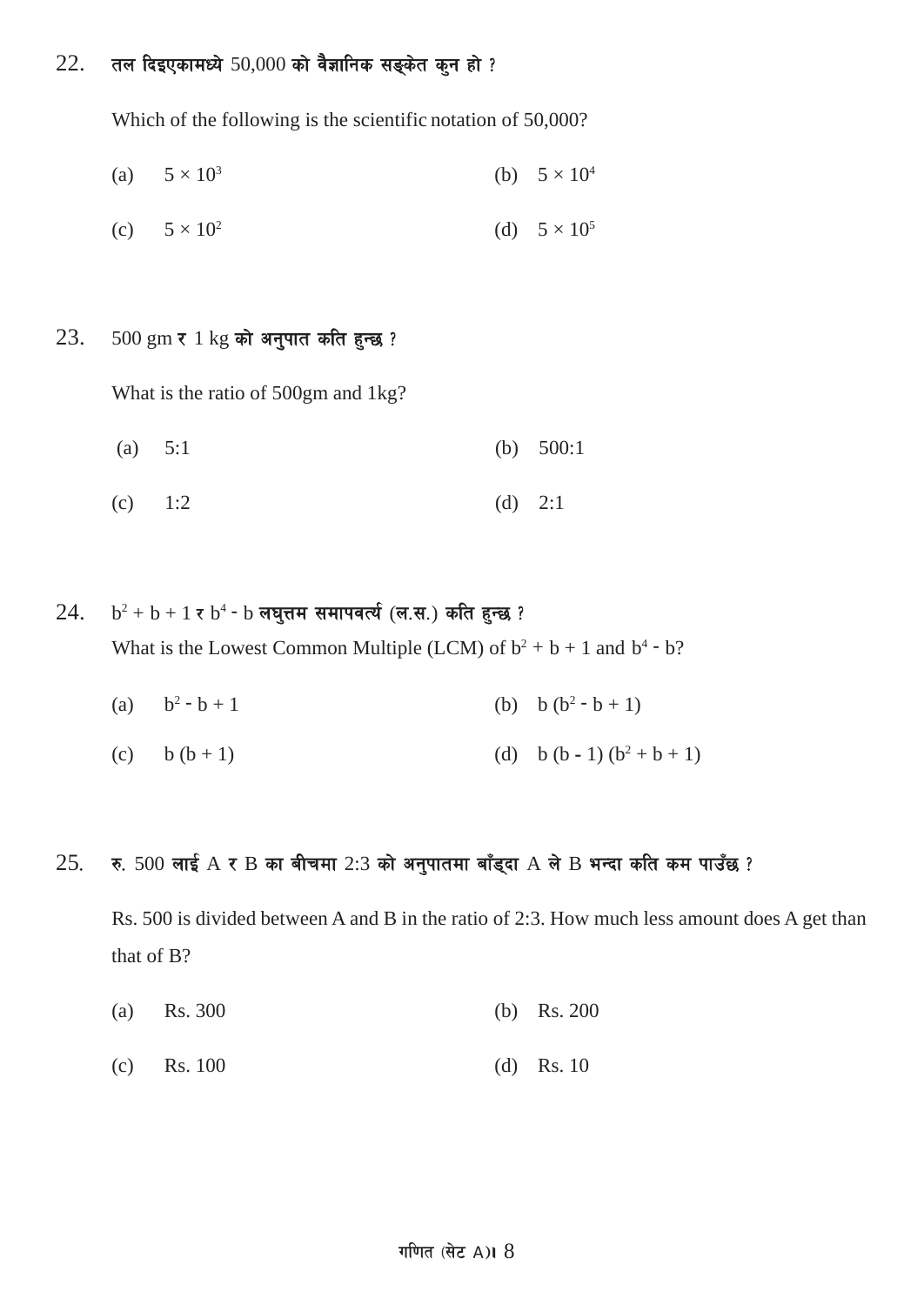## $26$ . डोल्माले 50 पूर्णाङ्गको परीक्षामा 40 अंङ्ग ल्याइन् । उनले कति प्रतिशत अङ्क ल्याइछन् ?

Dolma obtained 40 marks out of 50 full marks in an examination. What percentage of marks did she obtain?

- (a)  $40\%$  (b)  $50\%$
- (c) 80% (d) 90%

# 27. दिइएको चित्रमा AB वृत्तको व्यास हो । छायाँ पारिएको भागको क्षेत्रफल कति हुन्छ ?( $\pi = \frac{22}{7}$  )

In the given figure, AB is the diameter. What is the area of the shaded region?

- (a)  $22 \text{ cm}^2$  (b)  $44 \text{ cm}^2$
- (c)  $77 \text{ cm}^2$  (d)  $154 \text{ cm}^2$

## $\sigma(\overline{u})$  तलका प्रश्नहरुको उत्तर दिनुहोस् ।

### **Answer the following questions.**

 $28.$  दिइएको चित्रमा AB//CD र ∠GHD = 70° भए र ∠AGH को मान पत्ता लगाउनुहोस् । . . . . . . . . . [1] In the given figure, AB//CD and  $\angle$ GHD = 70<sup>0</sup>, find the value of  $\angle$ AGH.



 $\overline{B}$ 

 $14cm$ 

A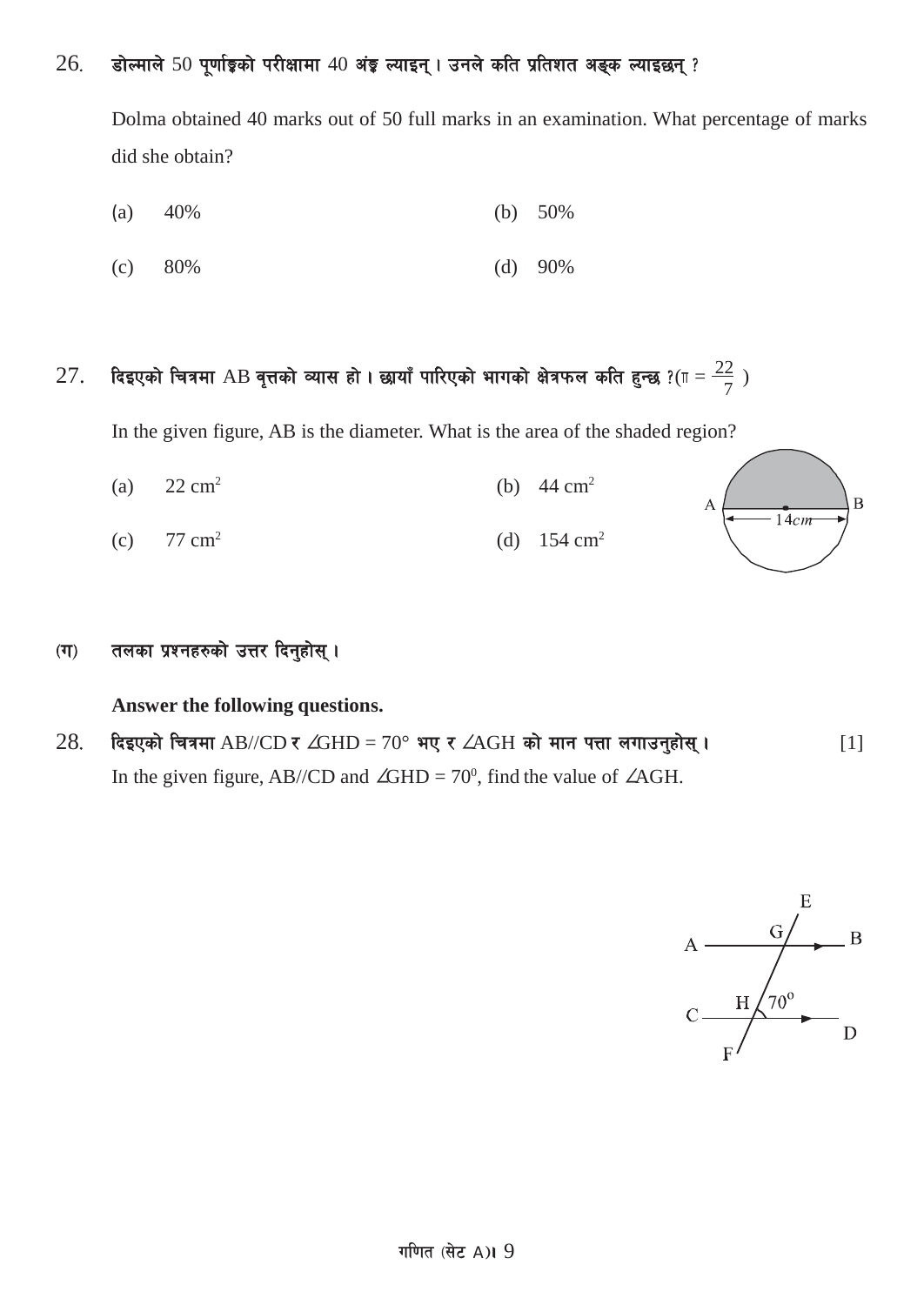#### 29. एउटा बेलनाको जाली चित्र बनाउनुहोस् ।

Draw a figure of net of a cylinder.

असमानता  $5x - 4 \ge 16$  लाई हल गर्नुहोस् । 30.

Solve the inequality  $5x - 4 \ge 16$ .

 $[1]$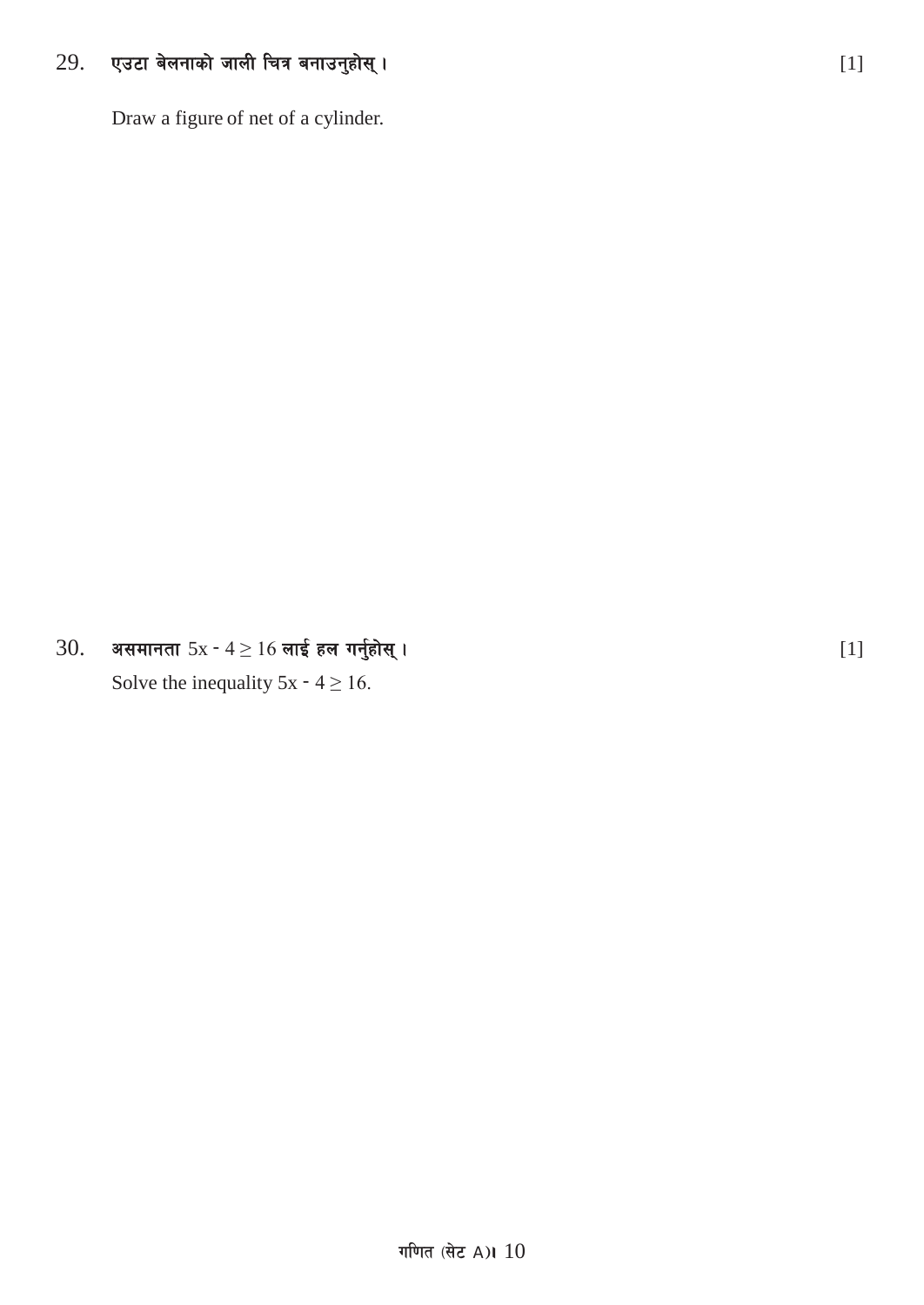#### 17 लाई द्विआधार सङ्ख्याङ्कन पद्धतिमा बदल्नुहोस् ।  $31.$

Convert 17 into binary numeration system.

#### 32. विन्दु  $A(4, 0)$  र  $B(0, 3)$  बीचको दुरी पत्ता लगाउनुहोस् ।

Find the distance between the points A  $(4, 0)$  and B  $(0, 3)$ .

 $[2]$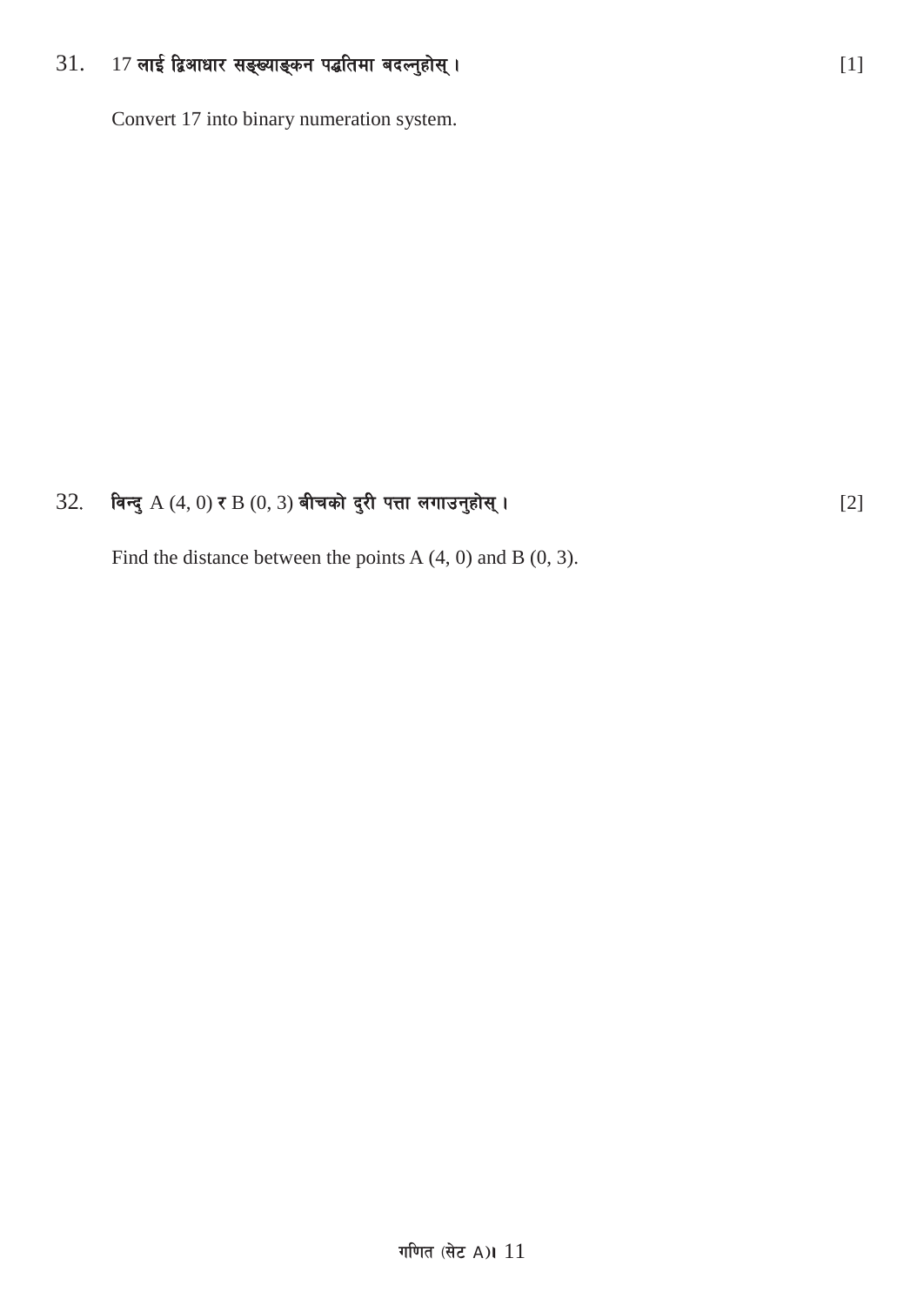# 33. हल गर्नुहोस् । (Solve)

$$
\frac{x-2}{x+2} = \frac{4}{3}
$$

### दिइएको चित्रमा छाया पारेको भागको क्षेत्रफल निकाल्नुहोस् । 34.

Find the area of shaded part in the figure.



 $[2]$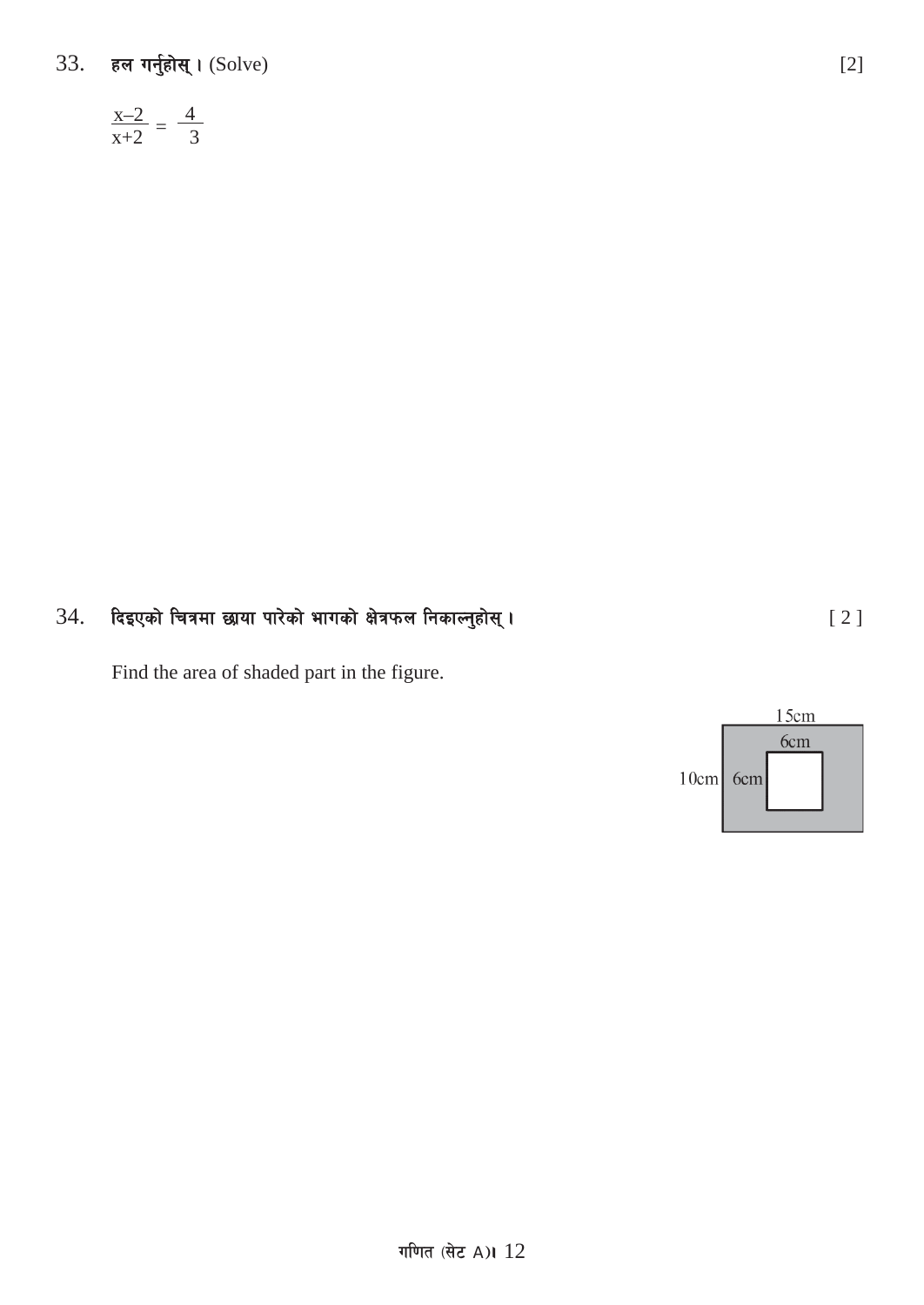सरल गर्नुहोस् । Simplify: 35.

 $80 \div 4 [400 \div {7 + 3}]$ 

मोहनले एउटा ल्यापटप रु. 42,000 मा किन्यो । यदि उसले 15% नाफा गरी उक्त ल्यापटप बेच्यो भने विकय 36. मूल्य कति होला? Mohan bought a laptop for Rs 42,000. If he sold it at a profit of 15%., what is the selling price?  $[2]$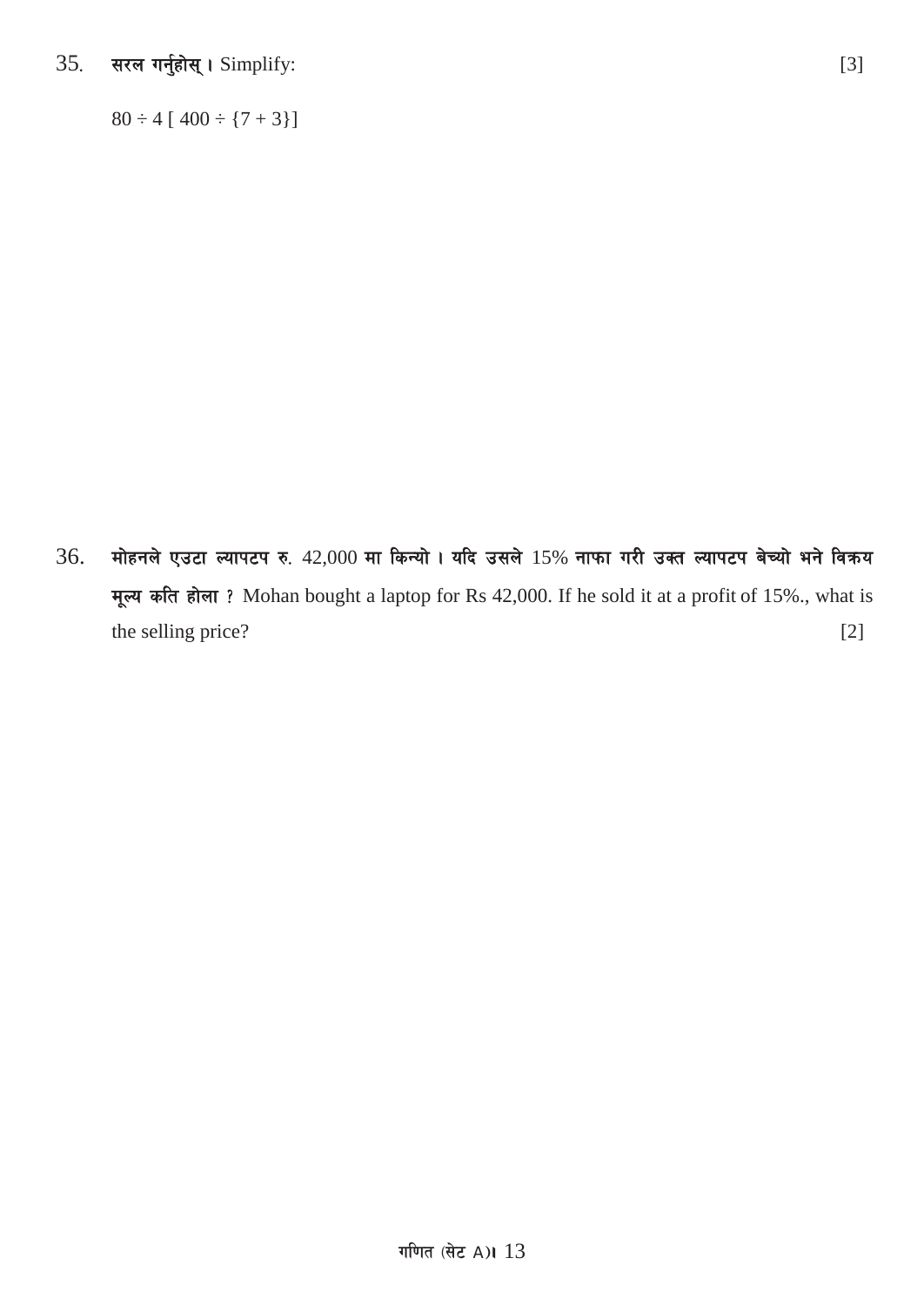# $37.$  समान क्षमता भएका  $10$  जना मानिसले एउटा खेत 2 दिनमा खन्न सक्छन्। बराबर समय काम गर्दा उही क्षमताका  $4 \pi$ नाले उक्त खेत कति दिनमा खन्न सक्छन् ?

10 people can dig a field in 2 days. In how many days do 4 people of the same efficiency, working the same time in the same field can dig the field?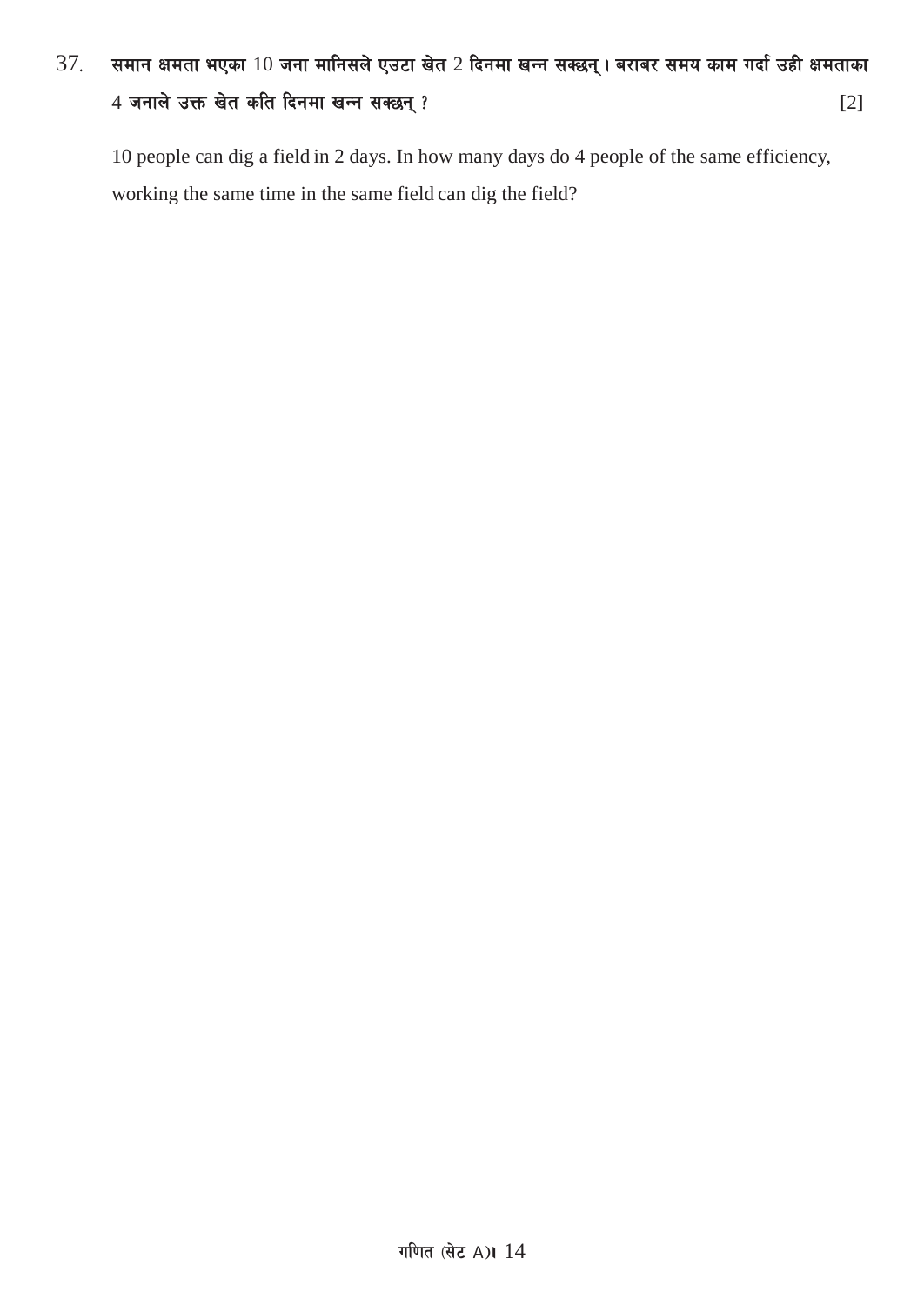# $38.$  राजुले मासिक रु. 24000 आम्दानी गर्छन् । उनले आफ्नो आम्दानीबाट 20% खानामा, 25% शिक्षामा र  $10\%$ अन्यमा खर्च गर्छ भने महिनामा कति रकम बचत गर्छन् ? ब्रिंग का स्वास्थ्य करने के साथ प्रश्न हो । [2]

Raju earns Rs 24000 per months. If he spends 20% of his income on food, 25% on education and 10% on others, how much rupees does he save in a month?

## $39.$  कुनै एउटा सङ्ख्या अर्को सङ्ख्याको दोव्वर छ। यदि तिनीहरुको योग  $30$  भए ती सङ्ख्याहरु पत्ता लगाउनुहोस् ।

A number is twice of the other number. If their sum is 30, find those numbers. [2]